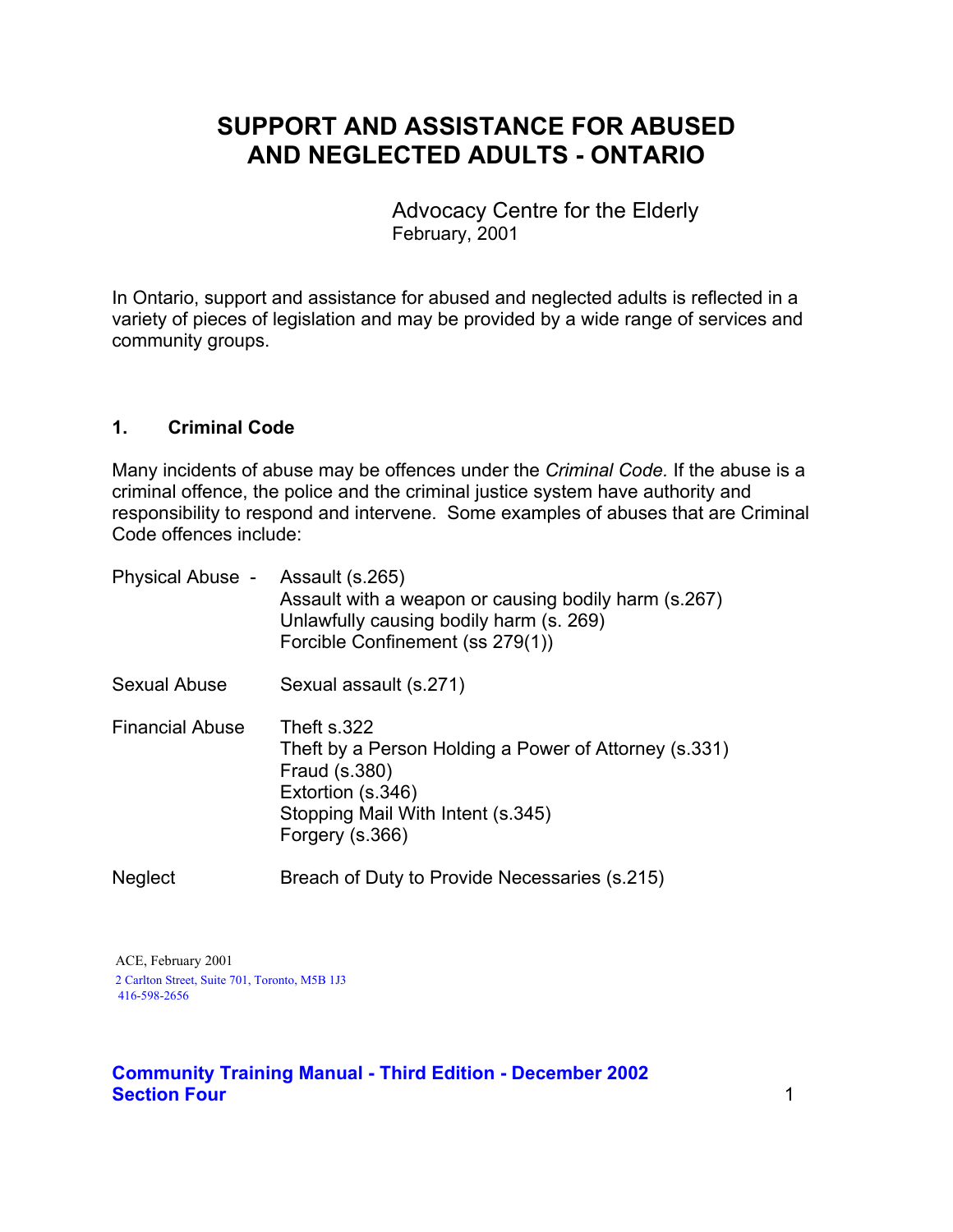Mental Abuse Intimidation (s.423) **Threatening** 

When the police are called, the police operator will take as much information as is necessary to be able to send the police. If a person calls the police to report suspected abuse of a criminal nature, their identity can remain anonymous. If the caller tells the police that he or she wishes to remain anonymous, no one will be told that that person called the police, including the victim of abuse or the person who is suspected on being an abuser. The police may ask for the caller's name and telephone number in order to be able to get more information from the caller in the future or to check some facts.

The police can then investigate the report of the abuse. The investigation may include:

- a detailed signed statement from the victim,
- \* statements from neighbours, other family member, or service providers who may have evidence
- \* photographs of any injuries,
- \* a medical report
- \* statements from anyone who knows about previous abuse ( for example hospital staff) or
- \* any other evidence.

If the police believe that a crime has been committed, they can lay charges. The police are encouraged to lay charges instead of advising victims to go through the steps alone. SOME victims of elder abuse may not be physically or mentally capable of taking the initiative to charge their abuser. Some victims are more likely to support a prosecution of an abuser if they are not personally responsible for the abuser's arrest.

Many victims of abuse are concerned about what will happen to the abuser. Victims should ask police for information on the criminal justice system and police should be prepared to answer such questions because this may make the victim more willing to cooperate with the police.

Some victims of abuse may need to testify in court., If so, they may be able to get assistance from a lawyer or from the Victim\Witness Assistance Programme run by the court. The police should be able to assist the victim to contact the Victim\Witness Assistance if one is available in their area.

 ACE, February 2001 2 Carlton Street, Suite 701, Toronto, M5B 1J3 416-598-2656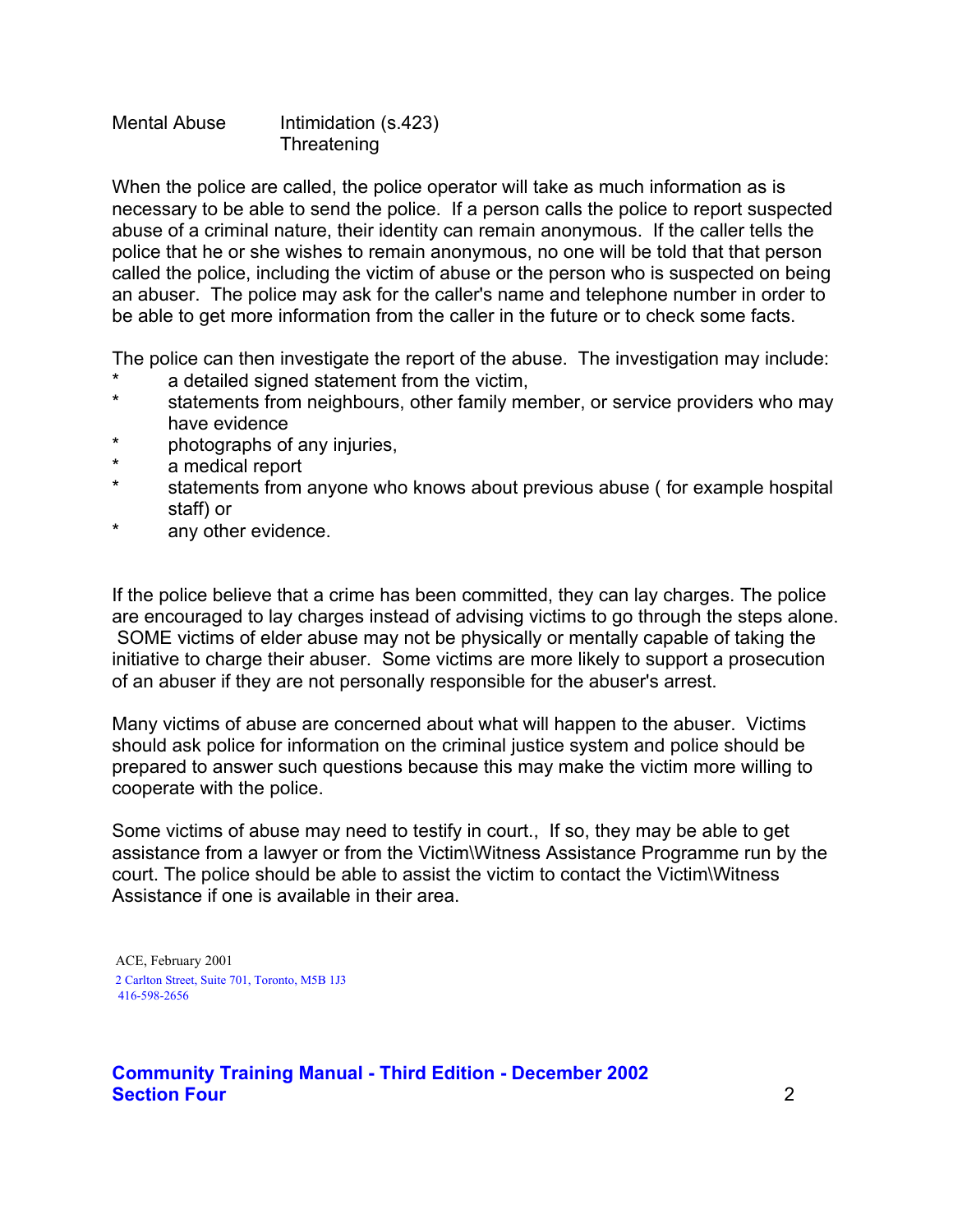# **2. Community Care Access Centres and the** *Long-Term Care Act***, s.26**

A Community Care Access Centre (CCAC) is a non-profit corporation that has been given the authority by the provincial Ministry of Health to provide a simple and single access to many types of community long-term care services. There are 43 CCACs located across the province. A CCAC is responsible for:

- Χ service information and referral to all long-term care services, including volunteer-based community services
- Χ case management
- Χ determination of eligibility for services
- \* co-ordinated service planning and monitoring, and
- placement coordination services for long-term care facilities

S.26 of the *Long-Term Care Act* requires all CCACs to have a plan to deal with abuse. Community agencies that provide services through the CCACs are also required to have a plan. The plan must involve preventing, recognizing, and addressing physical, mental, and financial abuse of persons who receive these services. The plan must also include the education and training of both staff and volunteers. This legislation has the effect of mandating all CCACs and most community services to address abuse issues within their own community, whether or not they have previously been defined as "abuse services". It can be interpreted as requiring these services and agencies to provide support and assistance, both direct assistance within their service mandate and referrals to other agencies for other types of assistance, for persons affected by abuse and neglect.

# **3. Long-Term Care Facilities**

There are three different types of long term care facilities in Ontario. These are:

- 1. Nursing Homes (subject to the *Nursing Homes Act)*
- 2. Homes for the Aged (subject to the *Homes for the Aged and Rest Homes Act*), and
- 3. Charitable Homes for the Aged (subject to the *Charitable Institutions Act*)

Nursing Homes are primarily for profit private facilities, although there are some non-

 ACE, February 2001 2 Carlton Street, Suite 701, Toronto, M5B 1J3 416-598-2656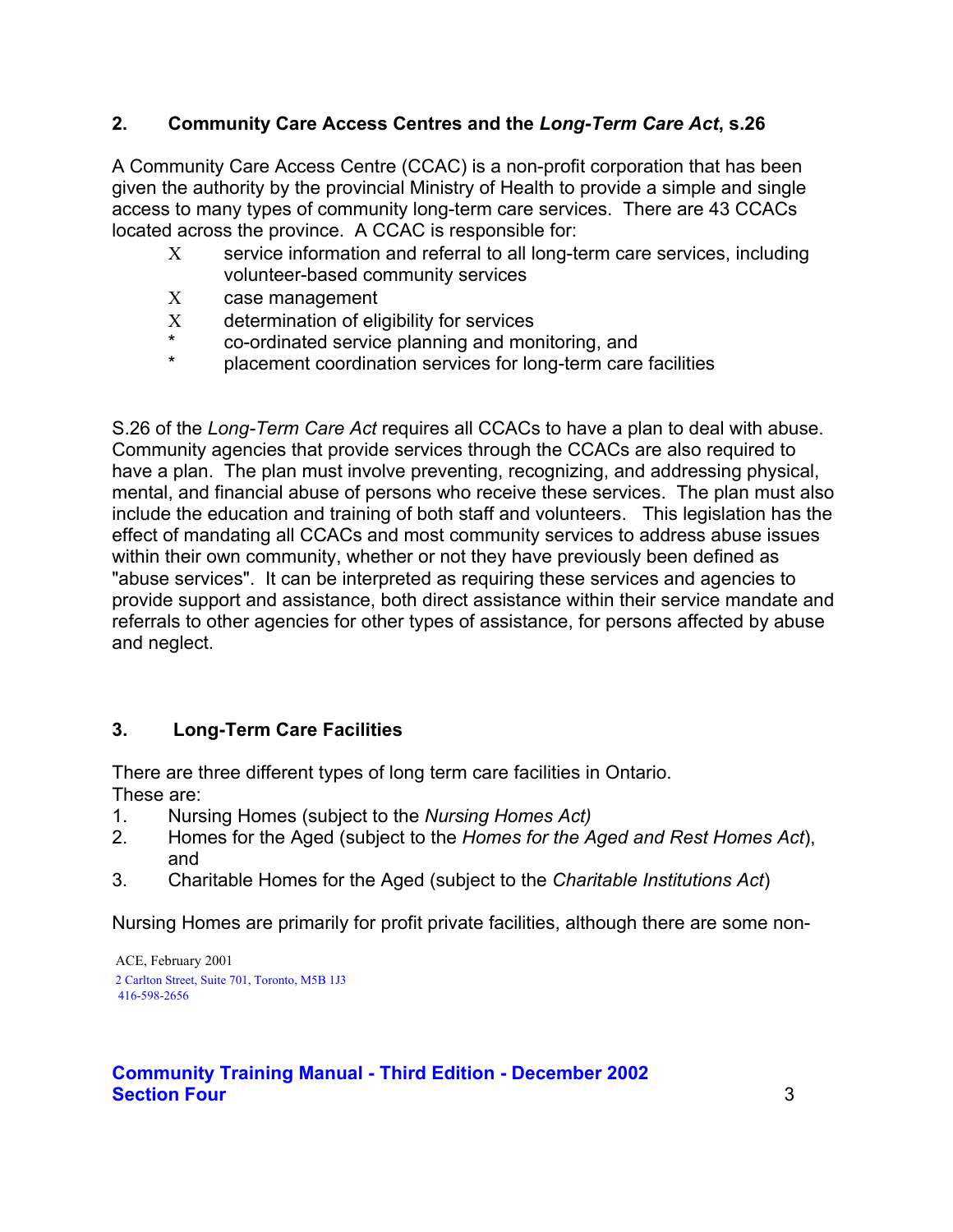profit nursing homes. Many of the operators are parts of large chains (e.g. Extendicare, Diversicare etc.) Homes for the Aged are all non-profit facilities, operated by municipalities (or groups of municipalities) and by native bands. The *Homes for the Aged and Rest Homes Act* places a specific obligation on all municipalities to establish (or jointly establish) a home for the aged in its area. Charitable Homes for the Aged are non-profit facilities, operated by approved charitable organizations. Some charitable homes have a ethno-specific orientation and are directed at a particular community of people.

Ontario also has retirement homes ( sometimes called "care homes" or "rest homes" or "residential facilities" etc). The proper name for all these types of "homes" are "care homes", as defined in the *Tenant Protection Act*. **Care homes are tenancies and are NOT long term care facilities. Care Homes are not affected by the legislation discussed in this section.** The three pieces of legislation that apply to nursing homes, homes for the aged and charitable homes are very similar, and are becoming more and more alike as time passes. The *Long Term Care Statute Law Amendment Act* (formerly Bill 101) that was passed in 1993 made significant amendments to all three long-term care facility acts to create a substantially similar regulatory scheme for all three types of facilities.

All three types of facilities are subject to terms and conditions in service agreements that each facility must enter into with the Ministry of Health. All three types of facilities must comply with common standards as set out in the *Long Term Care Facility Standards Manual* (hereafter referred to as the "*Standards Manual").*

There are provisions in respect to "abuse" in all three acts and related regulations as well as in the *Standards Manual*.

Legislation - All three pieces of legislation contain a "Residents' Bill of Rights" that is also deemed to be part of the admission agreement between the operator and each resident. The Residents' Bill of Rights makes specific reference to a resident's right to be free from abuse while living in a facility.

*1. Every resident has the right to be treated with courtesy and respect and in a way that fully recognizes the resident's dignity and individuality and to be free from mental and physical abuse.* (*Nursing Homes Act* S.2 (2); *Charitable Institutions Act* S.3.1 (2); *Homes for the Aged and Rest Homes Act* S. 1.1(2))

 ACE, February 2001 2 Carlton Street, Suite 701, Toronto, M5B 1J3 416-598-2656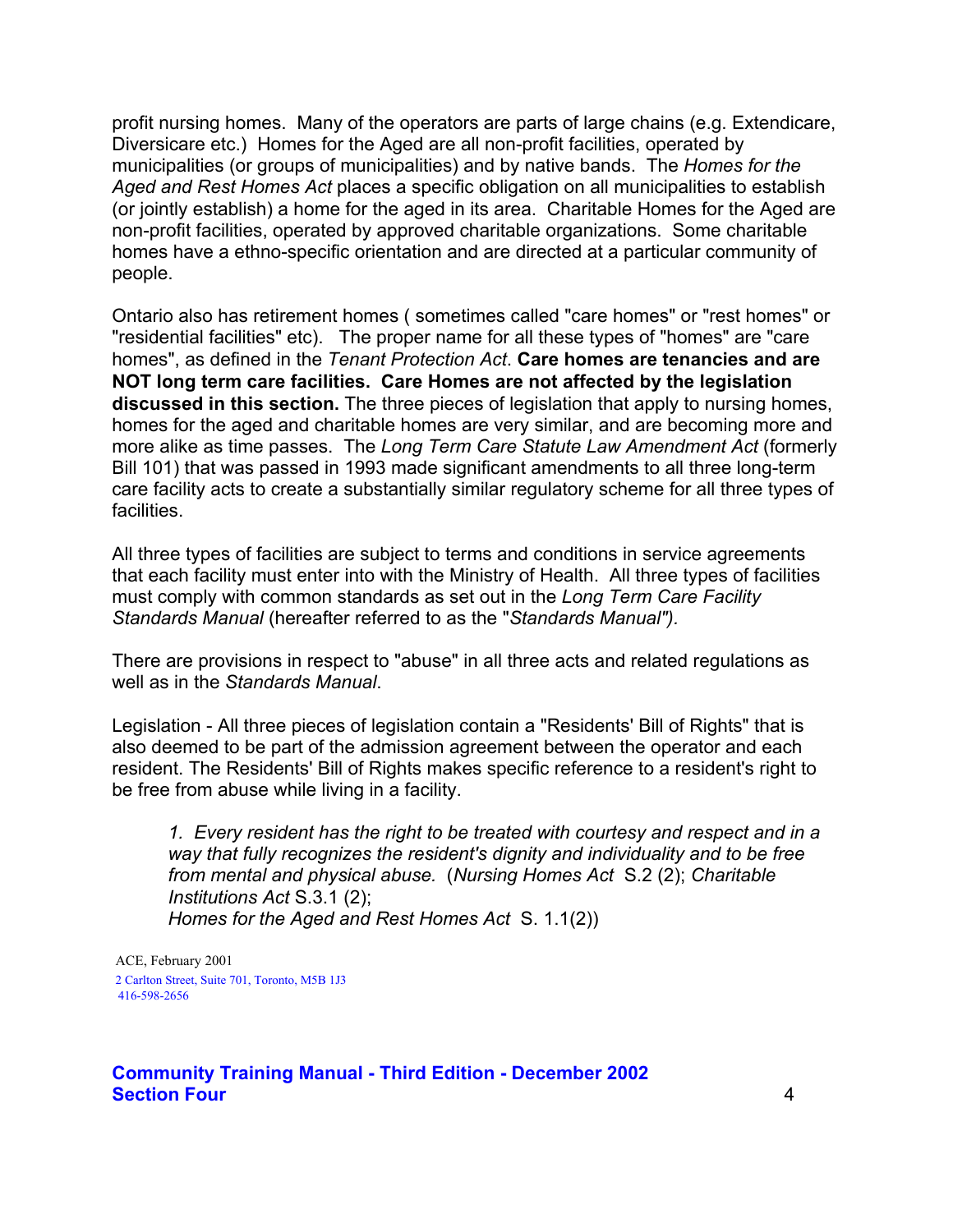The operator therefore has a duty to ensure that residents are free from abuse as described. Failure to do so makes the operator liable for a breach of the legislation, which breach may be pursued by the Ministry of Health, as well as subject to potential action in the civil courts by the resident.

Only the *Nursing Homes Act* contains a specific duty to report "harm" to a resident, as follows:

*s. 25 (1) Reporting of harm to resident - A person other than a resident who has reasonable grounds to suspect that a resident has suffered or may suffer harm as a result of unlawful conduct, improper or incompetent treatment or care or neglect shall forthwith report the suspicion and* 

*the information on which it is based to the Director .* 

This section places a specific obligation on all nursing home staff, operators, licensees, as well as visitors (anyone other than a resident) to report, to the Ministry of Health, any harm or potential for harm to a resident of a long-term care facility.Although this requirement to report abuse is only in the *Nursing Homes Act*, by practice, and by application of the *Standards Manual*, this reporting requirement is applied to all three types of long-term care facilities. There should be little difference to how abuse is responded in all three types of facilities.

Although the reporting is to the Director (Ministry of Health staff), and the responsibility of investigation of the complaint is in the Ministry of Health, the Director will call in other appropriate persons, such as the police, to investigate, to help address the problem within the facility, and to help the resident who is the subject of abuse, if necessary and appropriate.

In the regulations to each of the three long term care facility acts, operators of facilities are required to report certain types of incidents to the Director at the Ministry of Health. Some of these incidents may be the result of abuse. The regulation is the same for all three types of facilities. It is as follows:

*(1) A licensee of a nursing home (the municipality, municipalities or board maintaining and operating a home) (an approved corporation maintaining and operating an approved charitable home for the aged) shall report to the Director in full detail each of the following occurrences in the home:* 

 ACE, February 2001 2 Carlton Street, Suite 701, Toronto, M5B 1J3 416-598-2656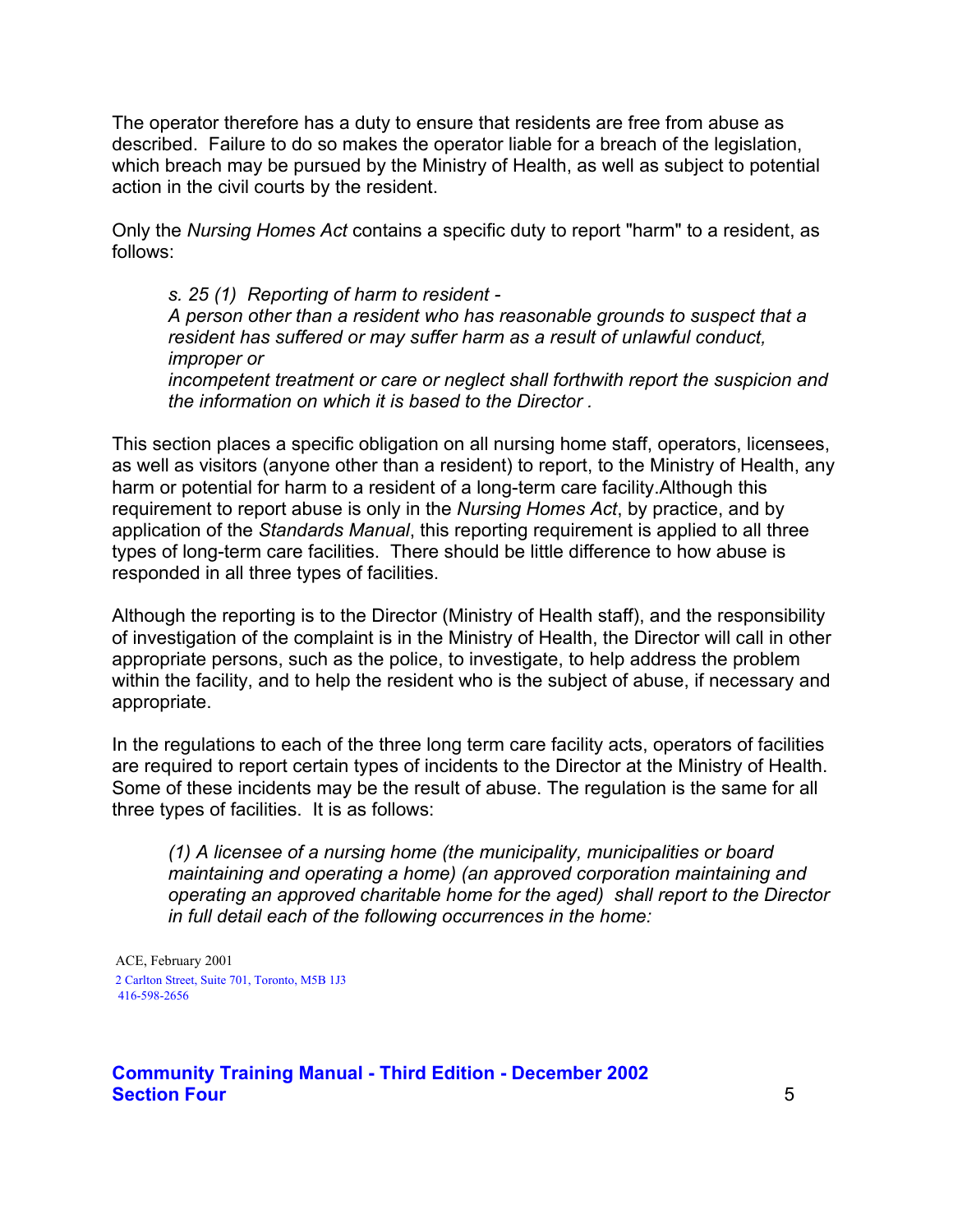- *1. A fire.*
- *2. An assault.*
- *3. An injury in respect of which a person is taken to hospital.*
- *4. A communicable disease outbreak*
- *5. A death resulting from an accident or an undetermined cause.*

*(2)The licensee (municipality, municipalities or board) (approved corporation) shall make the report promptly after the occurrence in the form provided by the Minister.* 

*Nursing Homes Act - R.R.O.1990, Regulation 832, as amended, s.96; Homes for the Aged and Rest Homes Act - R.R.O. 1990, Regulation 637, as amended, s. 25.1; Charitable Institutions Act - R.R.O. 1990. Regulation 69 as amended, s.31.1* 

The Ministry may further investigate these incidents and may bring in other parties (police, coroner, etc) to also investigate and take action.

Operators of all three types of facilities must comply with the facility service agreement that they must enter into with the Ministry of Health. This service agreement obliges the operators to comply with the *Standards Manual*. The *Standards Manual* places an obligation on all facilities to have policies for the following:

- \* promotion of residents rights<br>\* what constitutes resident abu
- what constitutes resident abuse
- \* how to prevent abuse<br>\* actions to be taken in
- actions to be taken in all instances of alleged abuse including notification of the family/Substitute Decision maker, police and Ministry of Health
- \* where abuse has been confirmed, resources available to assist the abused resident and the person responsible for the abuse

*( LTC Facilities Standards Manual - Standards: Resident Care - 0902-01)* 

This obligation to have policies in respect to abuse applies to every facility in the **Province** 

# **4.** *Substitute Decisions Act* **and** *Health Care Consent Act*

 ACE, February 2001 2 Carlton Street, Suite 701, Toronto, M5B 1J3 416-598-2656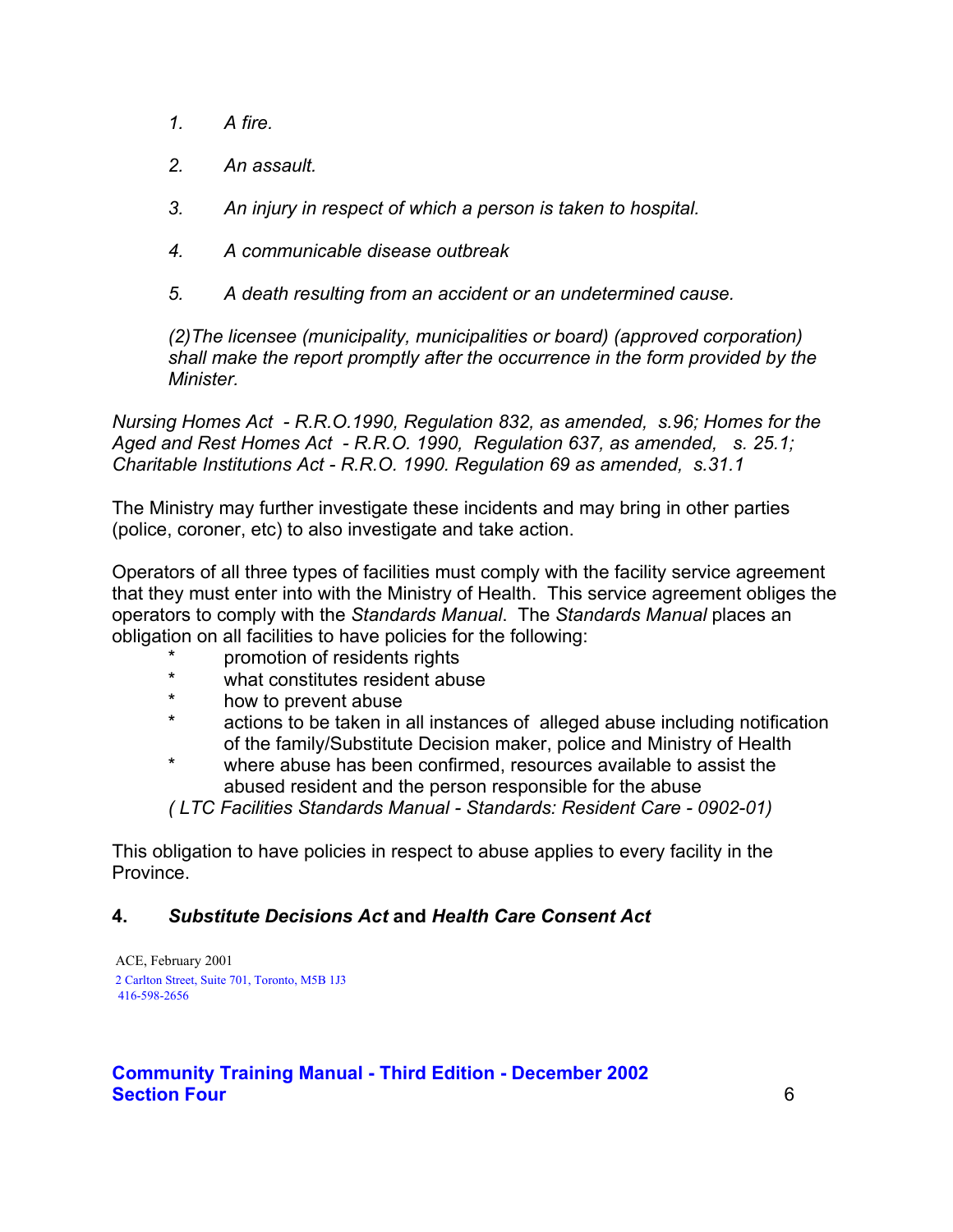These acts permit adults, while capable, to preplan for potential incapacity and to name a person or persons that they trust to act as substitute decision makers. These acts also provide for various applications and court proceedings that may be taken to name other substitute decision makers in the event that a person has not executed a power of attorney when capable to do so, or in the event that an incapable person is being abused by an attorney or a family member. In respect to abuse, the applications and proceedings in these acts, other than the powers of attorney, are used primarily to provide assistance and support to people who are not mentally capable and are, or potentially may, be abused or neglected.

These two pieces of legislation confirm that every adult has the right to make decisions for him or herself, both in respect to his or her property and personal care, as long as he or she is mentally capable to do so. Property decisions include decisions that arise in day to day financial management, banking, purchase and sale of real estate, leasing, mortgages, and contracts. Personal care decisions include all decisions that relate to nutrition, clothing, safety, shelter, hygiene, and health care.

A person is presumed to be capable to make decisions in respect of property and personal care, and others may rely on this presumption, unless there is reasonable grounds to believe that the person is not capable.

"Capacity" in respect to property and personal care is a **legal** definition, defined in these acts, and is not a clinical assessment or medical diagnosis.

Capacity is "issue specific" and relates to a particular task at hand. The fact that a person has been formally "assessed" as incapable for some purpose does not necessarily mean that that person is not capable for other purposes. For example, a person may be incapable of handling his or her finances but be capable of making decisions about health services or treatment.

The *Substitute Decisions Act* permits adults, while capable, to prepare Continuing Powers of Attorney for Property and Powers of Attorney for Personal Care. By using these documents, a person may appoint a second person as his or her "attorney" either for property or for personal care or both. As well, these documents may be used to give instructions or to express wishes to guide the attorney in making decisions for the

grantor of the document when the grantor is incapable of managing property or personal care.

 ACE, February 2001 2 Carlton Street, Suite 701, Toronto, M5B 1J3 416-598-2656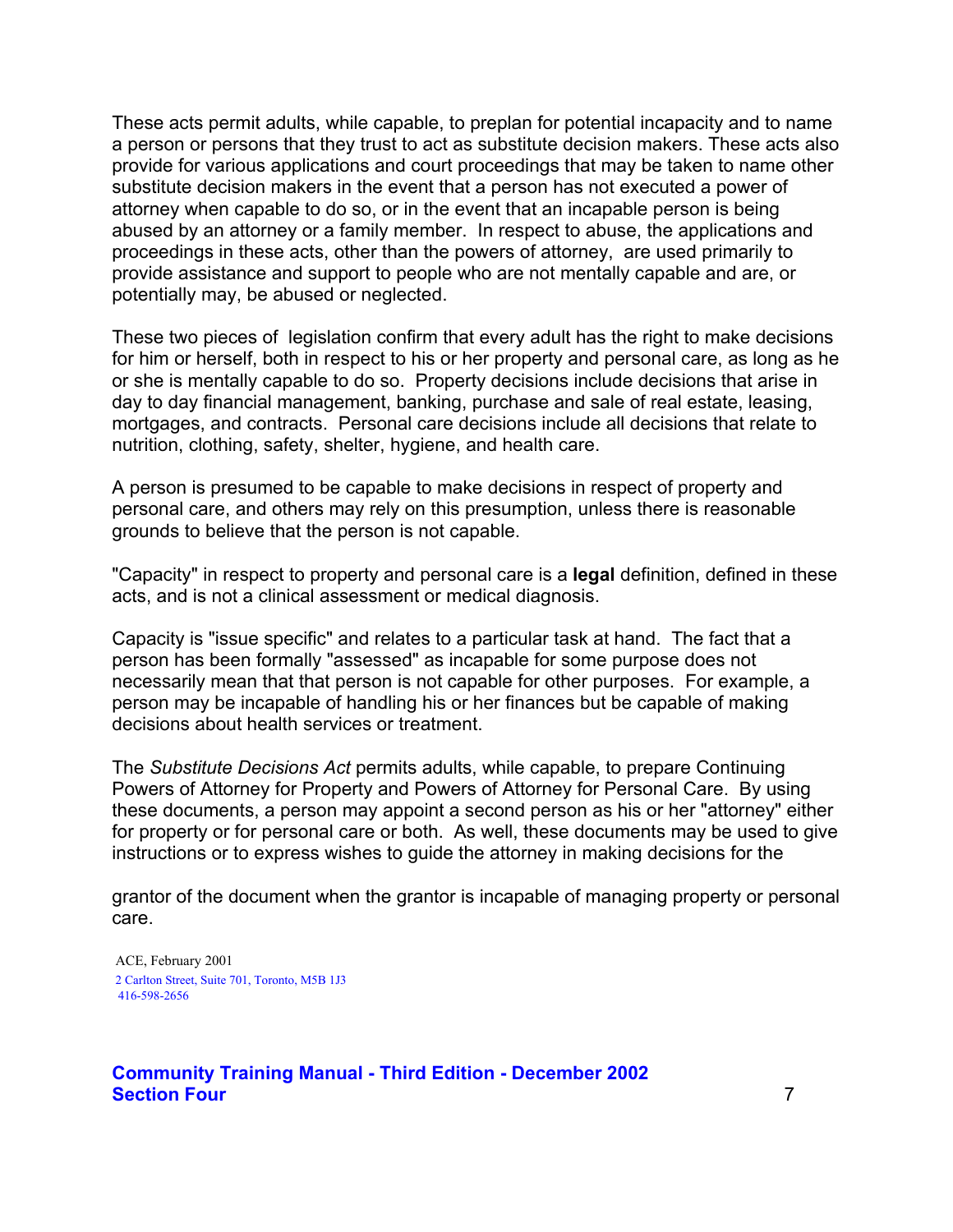As the Continuing Power of Attorney for Property may come into effect at the time the document is signed, when the grantor is still mentally capable of managing property, a person may choose to prepare such a document in order to get immediate assistance in managing finances. This may be helpful to avoid abuse from other parties. However, it must be emphasized that Continuing Powers of Attorney are VERY POWERFUL documents and **do not, in and of themselves, protect a person from abuse of his or her finances**. In fact, the authority given to an attorney by such a document may place the attorney in a position to financially abuse the grantor.

#### **Whether this document may be considered to be a "protection" against abuse and a support to an abused or neglected adult depends on whether the named attorney can be trusted and is willing to comply with and honour the obligations and duties of that position. (See also pamphlet on Continuing Powers of Attorney for Property by ACE/CLEO - to get copies contact CLEO at www.cleo.on.ca)**

The Power of Attorney for Personal Care does not come into effect until the grantor is not mentally capable of making a particular personal care decision. It may be useful in situations of abuse to help a person, while capable, to name a person that he or she trusts to make personal care decisions for him or her in the event of incapacity. By naming a person in advance for this purpose, the grantor may avoid having a person, particularly a close family member who may be abusing them, be treated as his or her substitute decision maker in the future. The attorney named in the Power of Attorney for Personal Care will have priority over other family members of the grantor as personal care decision maker, and in particular as decision maker under the *Health Care Consent Act*, in respect to treatment, admission to a long-term care facility, and personal assistance services in a long-term care facility. Only a court-ordered Guardian of the Person takes priority as decision maker over an attorney named in a Power of Attorney for Personal Care.

Just as in the case of Continuing Powers of Attorney for Property, the fact that a person has made a Power of Attorney for Personal Care does not mean that he or she will be protected from abuse in the future by other persons, or by even the attorney named in the Power of Attorney for Personal Care.

**Whether this document may be considered to be a "protection" against abuse and a support to abused or neglected adults depends on whether the named attorney can be trusted and is willing to comply with and honour the obligations and duties of that position. (See also pamphlet on Powers of Attorney for** 

 ACE, February 2001 2 Carlton Street, Suite 701, Toronto, M5B 1J3 416-598-2656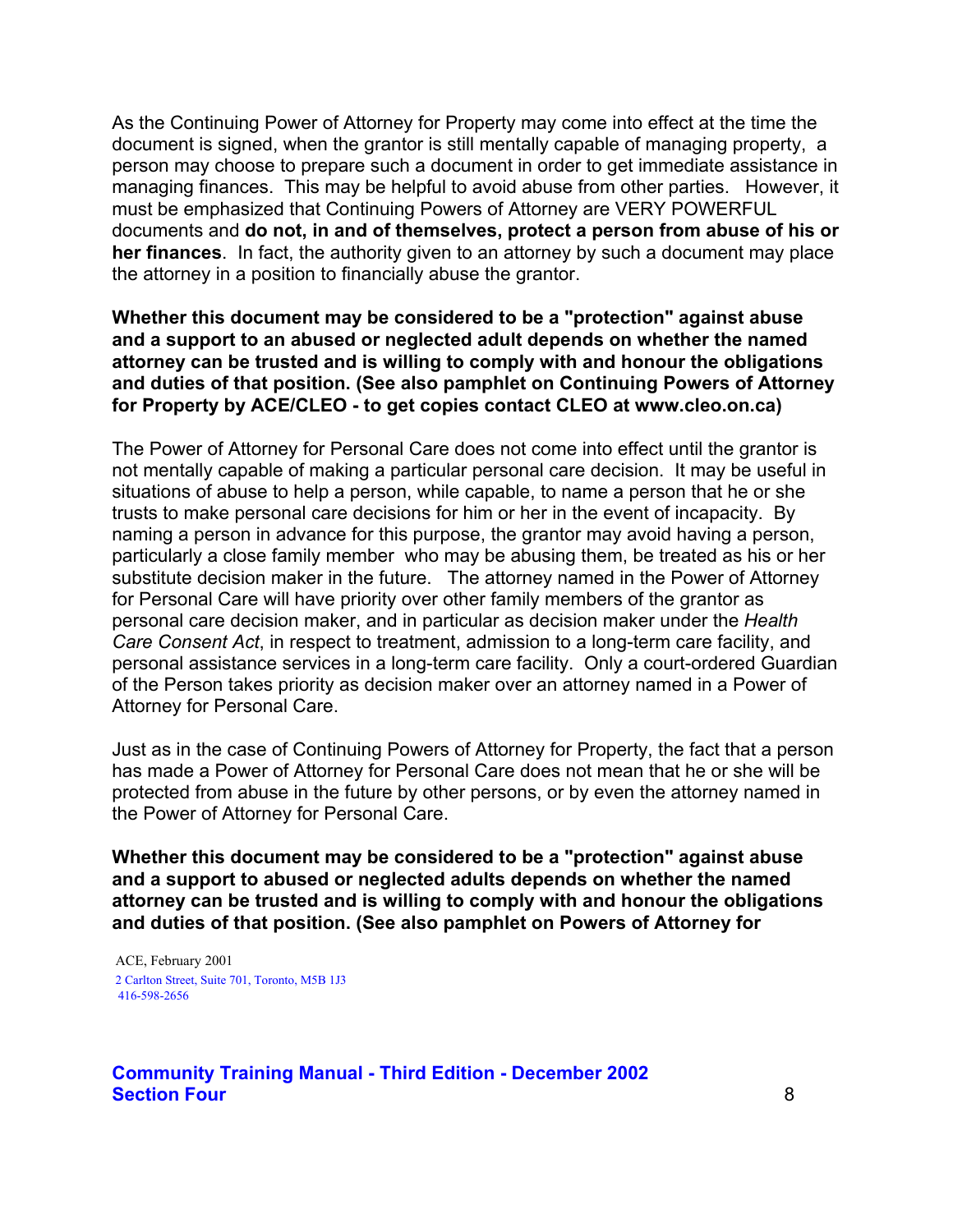# **Personal Care by ACE/CLEO)**

If a person is not mentally capable either in respect to Property or Personal Care or both, and the court is satisfied that the need of the person for decisions to be made cannot be met by an alternative course of action that does not require the court to find that the person is mentally incapable, and is less restrictive of the person's decision making rights than the appointment of a Guardian, then the Court may make an order appointing another person as Guardian of Property and/or Guardian of the Person of the incapable person. A guardian may need to be appointed in order that appropriate decisions be made in respect of property and/or personal care for a person who is mentally incapable and who is abused or neglected or may become abused or neglected unless such decisions are made on his or her behalf.

The *Health Care Consent Act* also provides for an application to the Consent and Capacity Board for the appointment of a "Representative" for a person who is incapable of decisions in respect to treatment, admission to long-term care, or personal assistance services in a long-term care facility.

This application may be made by any person, including friends of the incapable person, if a family member, who otherwise would be decision maker for the person, is abusive to that person in respect to these types of decisions. The Representative takes priority as substitute decision maker for these purposes over all other potential substitute decision makers for that person except an attorney in a Power of Attorney for Personal Care and a Guardian of the Person.

# **5.** *Substitute Decisions Act***, section 27 and 62**

These sections of this Act have separately highlighted as they give the Ontario Public Guardian and Trustee special authority to investigate and take action in instances of abuse of persons who are mentally incapable. The Ontario Public Guardian and Trustee has the authority and obligation to investigate any reports that a person is mentally incapable, is suffering or may suffer "serious adverse effects" either to their property or to their person, and needs assistance.

"Serious adverse effects" in respect to property is defined as "loss of a significant part of a person's property, or a person's failure to provide necessities of life for himself or herself ". "Serious adverse effects" in respect to personal care is defined as "serious

 ACE, February 2001 2 Carlton Street, Suite 701, Toronto, M5B 1J3 416-598-2656